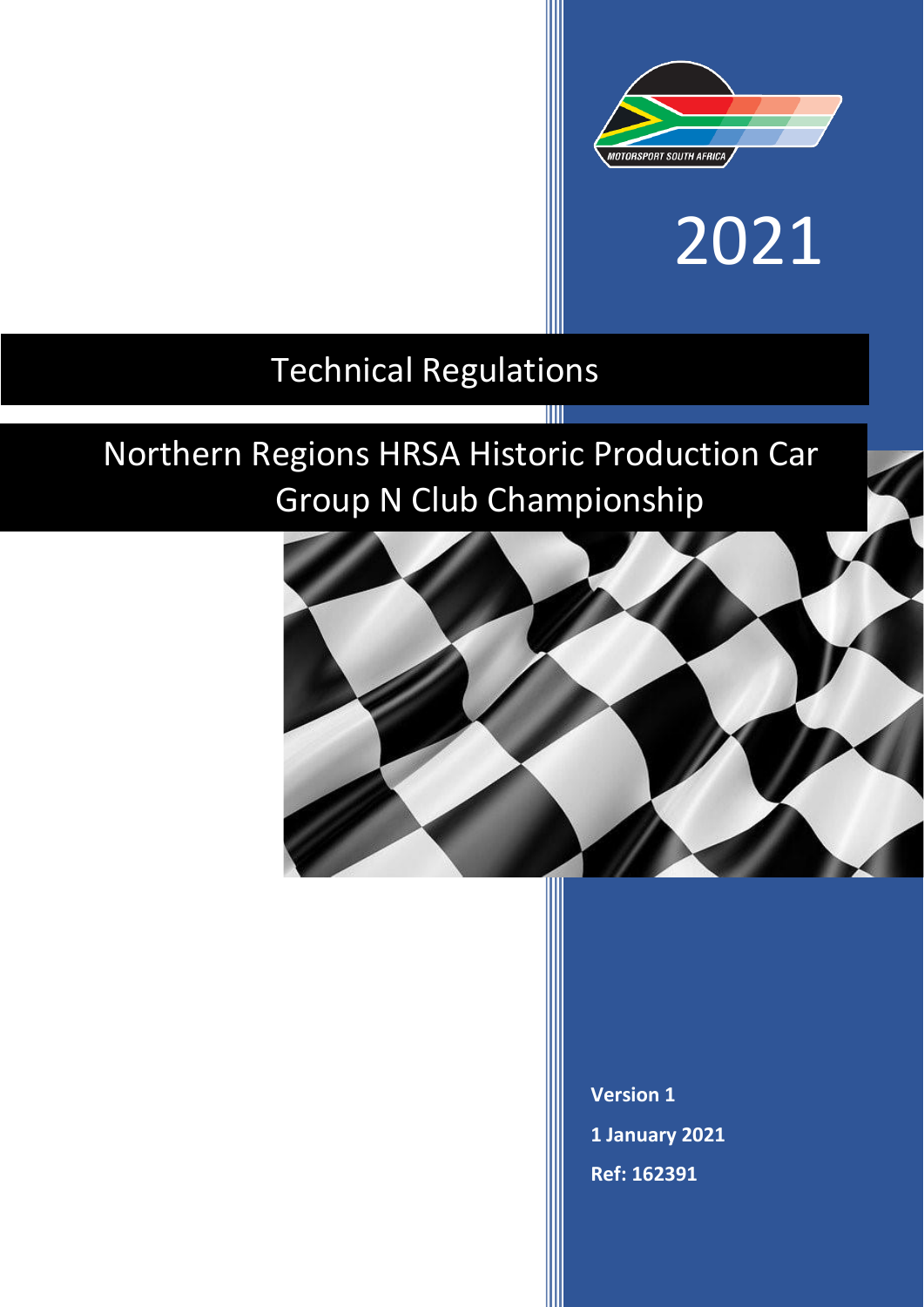#### **REVIEW AND AMENDMENTS**

Motorsport South Africa (MSA) will periodically review these rules and will present the revised version to all members for agreement to publish the updated version.

Amendments and updates to the rules will be recorded in the Amendment Record, detailing the updated version, date of approval of the amendment and a short summary of the amendment.

#### **AMENDMENT RECORD**

| <b>Modified SSR / Art</b> | <b>Date Applicable</b> | <b>Date of Publication</b> | <b>Clarifications</b> |
|---------------------------|------------------------|----------------------------|-----------------------|
|                           |                        |                            |                       |

#### **1. Engine:**

- 1.1 **Ignition:** Timing, rev limiters, high tension cables, makes & type of spark plugs are unrestricted. If the ignition timing and rev limiters are controlled by a computer, the may only be modified by means of a different chip and not by any other method other than electrical.
- 1.2 **Cooling System:** The water radiator may be changed however the replacement unit must be mounted in the same position as the original and the number and size of hoses must be identical to the original.
- 1.3 Sump plug and oil filter must be wire locked.
- 1.4 Sump baffles may be fitted to prevent oil surge but the sump may not be increased in size or shape.
- 1.5 Reboring is not permitted.
- 1.6 **Sleeving:** Engine blocks that have been damaged may be resleeved.
- 1.7 **Pistons:** Piston weight may be altered by machining the underside of the piston crown only.
- 1.8 **Compression ratio:** The compression ratio will not exceed that of the standard motor less the stated percentage permissible as listed in Tolerances – item 11.
- 1.9 **Valve timing:** Modifications to pulleys, sprockets or gears to alter the valve timing characteristics are not permitted. No boosting control will be permitted from inside the car.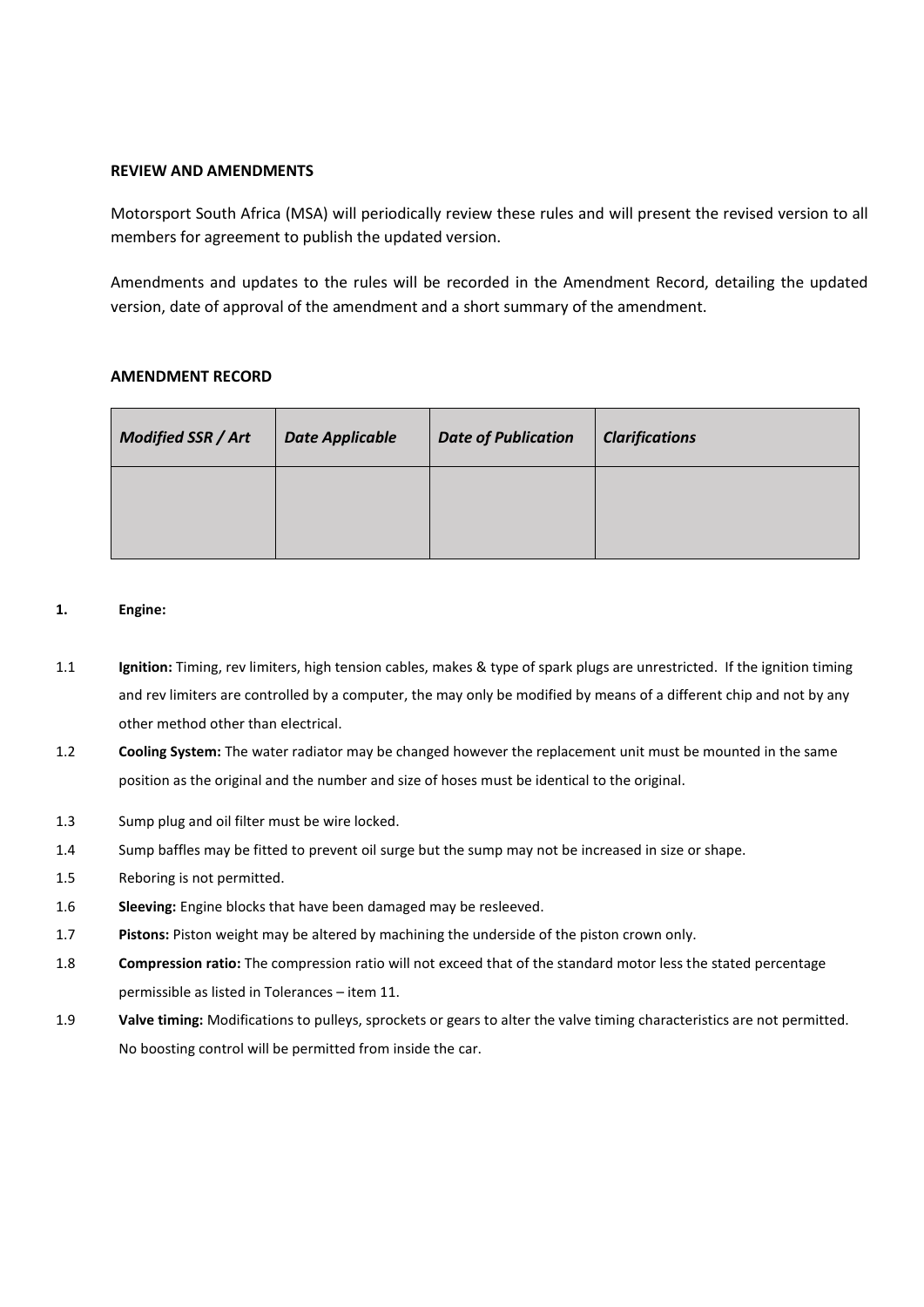#### **2. Gearboxes:**

- 2.1 Gearbox must ideally be the standard gearbox used by the manufacturer alternatively a standard production gearbox from an alternative manufacturer with no more forward gears than the original.
- 2.2 Gear ratios are free.
- 2.3 Limited slip differentials are permitted and modifications may be made within the original casing provided that the original axle casing and type is retained.

#### **3. Suspension:**

- 3.1 Castor, camber and toe may be modified.
- 3.2 Different suspension components may not be used.
- 3.3 Welding of / or alteration to the standard suspension components is prohibited.
- 3.4 Shock absorbers may be replaced provided that the original mounting points and method of mounting is not changed. In case of strut type suspension replacement, units must be mechanically identical to the original.
- 3.5 Any spring diameter and number of coils may be used but the original height of the standard car must be retained.
- 3.6 The diameter of the ani roll bar is unrestricted.
- 3.7 No bodywork modifications involving cutting and or welding is permitted.
- 3.8 Exterior body trim and bumpers shall remain as originally fitted.
- 3.9 Headlights, taillights, stoplights and indicators (front and back) must be in full working condition.

#### **4. Reinforcement:**

A reinforcement brace may be fitted between the front top suspension mounting points.

#### **5. Wheels & tyres**

- 5.1 Only DOT rated tyres will be permitted and semi-slick tyres will be permitted provided that they contain a grooved pattern throughout.
- 5.2 The rim size will be the standard manufactured rim size.
- 5.3 Any wheel width is permitted provided that its fits within the standard non-modified bodywork confinement.
- 5.4 Cut slick tyres are prohibited.
- 5.5 Wheel studs or wheel bots are fee but wheel studs must be of the open-ended type.
- 5.6 The upper part of the wheel (rim and tyre) located vertically over the wheel hub centre must be covered by the standard bodywork. The measurements shall be made in a vertical plane.

#### **Brakes**

- 6.1 Brakes are free provided they fit in the original rim size as was fitted as OEM standard.
- 6.2 Brake dust covers may be removed.
- 6.3 Brake cooling duck may be fitted provided they entail no modifications to the bodywork.